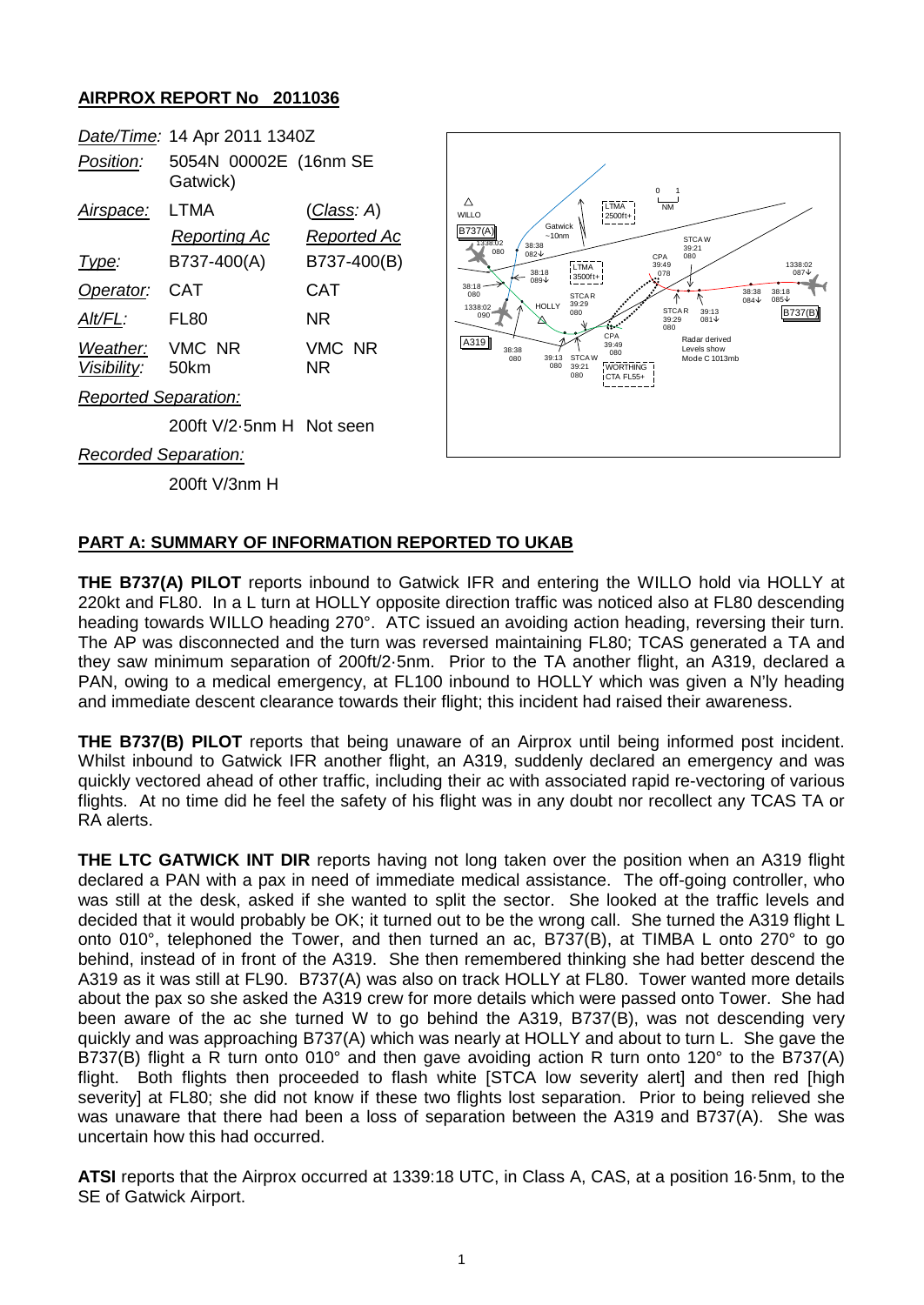The Airprox involved 2 Boeing 737-400 ac, B737(A) and B737(B). At the same time an Airbus A319 ac declared a medical PAN. All 3 ac were inbound for Runway 26L at Gatwick with 2 other ac ahead in the traffic sequence. B737(A) was inbound IFR from Glasgow, routeing from the NW to HOLLY. B737(B) was inbound from Cagliari (Sardinia), routeing from the SE to TIMBA.

The Gatwick INT controller had just taken over the position and was operating the sector bandboxed, providing a RCS as radar director. An authorised airline pilot visitor had been plugged into the sector prior to the controller taking over. The visitor and outgoing controller remained in the vicinity of the sector. Traffic levels were assessed by CAA ATSI as medium.

The controller was not initially aware of the Airprox and had reported an ATC Incident with a loss of separation between the A319 aircraft and B737(A).

CAA ATSI had access to RTF and radar recordings, together with the controller, unit and pilot written reports.

METAR EGKK 131020Z 23006KT 190V280 9999 SCT032 SCT040 13/08 1021=

The controller had just taken over the position and had planned a traffic sequence with 5 ac in the traffic pattern.

At 1336:30, 2 ac were already established in the pattern followed by:

B737(B) from the SE, descending to FL080 routeing to TIMBA,

B737(A) from the NW, at FL080 routeing to HOLLY then WILLO

A319 from the SW, descending to FL090 routeing HOLLY then WILLO.

At 1336:55, the B737(B) flight at FL096, 26nm SE of Gatwick, was turned L onto a heading of 290° and given descent to FL070. At this point the range between the 2 B737 ac was 23nm. The projected heading did not ensure separation from the WILLO stack. LTC MATS Part 2, GAT 4.6.1 states:

'If KK [Gatwick] INT vectors an aircraft that is at, or above, the Minimum Stack Level from one holding stack towards the other, the relevant flight progress strip is to be moved to the appropriate stack designator to indicate that it has become traffic to aircraft in that stack. KK SPT is to be kept informed.'

The controller decided not to move the strip of B737(B) from the TIMBA to WILLO stack (or 'cockout' the strip which was the controllers prefered method). Had this been done it would have highlighted the conflict. The controller intended to monitor the interaction between the 2 B737 ac and planned to turn B737(B) R into the downwind traffic pattern before coming into conflict with B737(A).

The controller confirmed that the Vertical Stack Lists (VSLs) were not displayed and did not feel that the sector was busy enough to warrant them. Had the VSLs been displayed it may have helped to highlight the confliction. LTC MATS Part 2, DAT 8.9.6.1 states:

'….Where stack management is part of the role of the sector, ……, the appropriate VSL palettes should be displayed at all times,……'

At 1337:07, the A319 flight declared a medical PAN. The controller elected to change the order of the arrival sequence, giving the A319 priority, ahead of the 2 B737 ac. This changed the dynamics of the earlier plan. The controller removed the A319 fps from the WILLO display and held it, whilst advising the outgoing controller of the PAN. The strip was then moved to the fps display directly in front of the controller (note: this is common practice when ac are no longer in conflict). The outgoing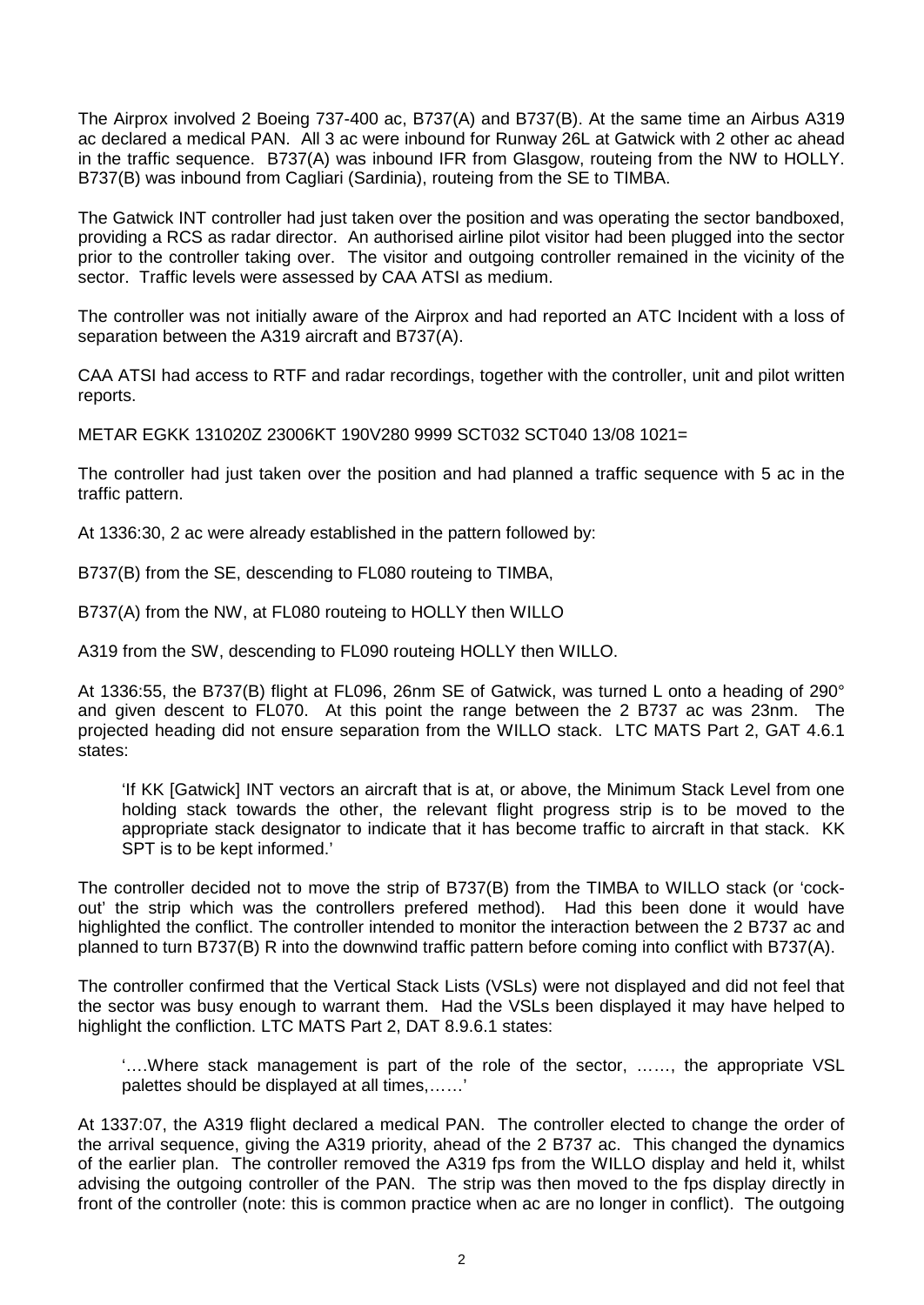controller offered to split the position but the INT controller assessed the workload as acceptable for bandboxed operations and declined the offer. Later, the INT controller acknowledged that this was the wrong decision.

At 1337:49, the distance between the 2 B737 ac was 16nm. B737(B) flight, now passing FL089, was turned L onto a heading 270°. Because of the increased workload and non-standard configuration of the strip management, the conflict between the B737 ac was not highlighted. The ATSU reports that the controller momentarily forgot about the presence of B737(A), most likely because the controller became focused (note: tunnelling effect) on moving the A319 forward in the approach sequence.

At 1338:01, the A319 flight, level at FL090 and converging with B737(A) at FL080, was instructed to descend to an altitude of 4000ft. This resulted in a loss of separation as the 2 ac passed. Because of the ac trajectories and relative positions as the 2 ac diverged, STCA did not activate. The minimum separation was reported as 2nm and 400ft as the ac diverged. The written report from the pilot of B737(A) indicated the crew were aware of the early descent given to the A319, which heightened their situational awareness, as they monitored the A319 on TCAS.

[UKAB Note (1): The CPA between the A319 and B737(A) occurs at 1338:18 with the A319 0·5nm NE of B737(A), 900ft above and descending.]

The controller turned the A319 downwind and requested details of medical emergency. The pilot passed the details and confirmed that the company were aware and had requested an ambulance.

At 1339:13, the distance between the 2 B737 ac was 7nm. B737(B) was passing FL081 in the descent to FL070, with B737(A) maintaining FL080. The controller instructed B737(B) to turn R onto a heading of 010°. At the same time B737(A), on a SE'ly track and approaching HOLLY, was commencing a L turn towards WILLO.

The outgoing controller who was monitoring the situation, alerted the controller to the confliction and at 1339:19, the controller issued avoiding action, *"(B737(A))c/s avoiding action turn right heading one two zero degrees."* The B737(A), already commencing a L turn towards HOLLY, reversed the direction of turn. At 1339:49 radar recording showed the required minimum separation of 3nm was maintained with vertical separation of 200ft.

The Airprox was attributed to the Gatwick INT controller momentarily forgetting about B737(A), when providing vectors to B737(B), which brought the 2 ac into conflict. The crew of B737(A), already at a heightened state of awareness because of the loss of separation with the A319, became concerned about the proximity of B737(B).

A number of factors were considered to be contributory:

- a) The controller did not accept the offer to split the sector which would have eased the workload and may have prevented the incident.
- b) The medical PAN increased the workload significantly, resulting in the controller's change of plan and caused the controller to request for full details of the medical emergency, when these had already been passed to the company and an ambulance arranged.
- c) The short period of time since the handover and the presence of a visitor in the vicinity of the sector were considered to have been an added distraction.
- d) The controller was not using the vertical stack lists (VSLs) which may have alerted the controller to the potential confliction.
- e) The controller's plan to turn B737(B) towards the WILLO stack, and monitor the separation as the ac descended, did not provide appropriate safeguards once the controller's attention was diverted by the medical PAN.